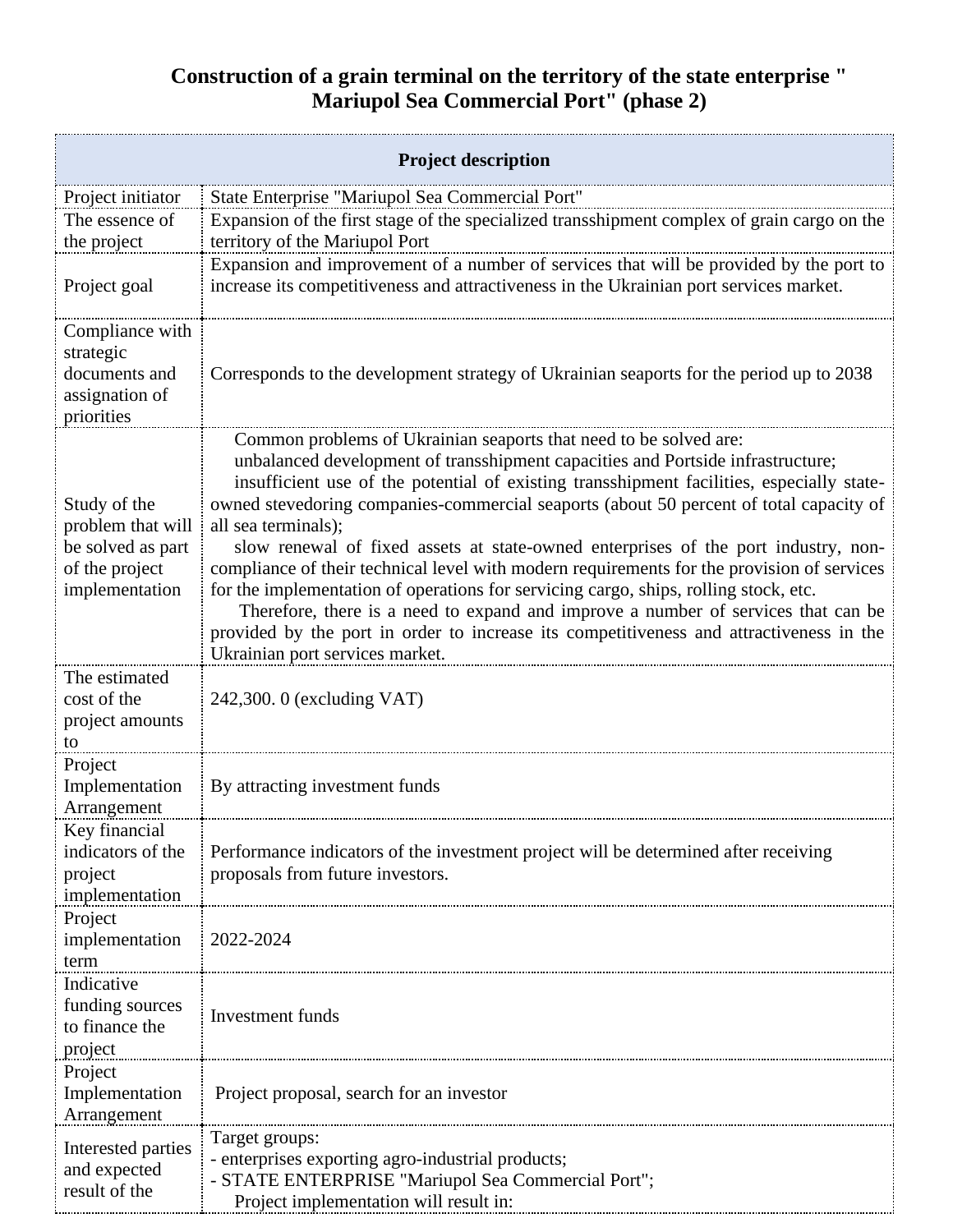| implementation<br>reducing the cost of overloading;<br>increase in profit;<br>growth of corresponding transfers to budgets of all levels;<br>creating new jobs;<br>creating optimal conditions for cargo owners to develop existing and prospective cargo<br>flows.<br>Characteristics of an object (existing or newly created)<br>Mariupol, Donetsk region, Ukraine.<br>State Enterprise "Mariupol Sea Commercial Port"; is conveniently located on the north-<br>Location of the<br>western coast of the Taganrog Bay of the Sea of Azov at the junction of transport corridors,<br>object<br>in the center of the largest industrial area in the south-east of Ukraine.<br>The location address is not defined.<br>The implementation of the project includes construction and use of new port infrastructure<br>Description of<br>facilities, as well as the purchase and use of new modern equipment.<br>existing objects<br>The project also includes the construction of an additional 13 tanks of 5.7 thousand tons<br>or those that are<br>each;<br>proposed to be<br>created as part of<br>purchase of technological transport equipment;<br>the project<br>purchase of a grain loading machine with a capacity of up to 1 thousand tons/hour.<br>implementation                                                                                                                                                                                                                                                                                                                                                                                                                                                                                                                                                                                                             |
|----------------------------------------------------------------------------------------------------------------------------------------------------------------------------------------------------------------------------------------------------------------------------------------------------------------------------------------------------------------------------------------------------------------------------------------------------------------------------------------------------------------------------------------------------------------------------------------------------------------------------------------------------------------------------------------------------------------------------------------------------------------------------------------------------------------------------------------------------------------------------------------------------------------------------------------------------------------------------------------------------------------------------------------------------------------------------------------------------------------------------------------------------------------------------------------------------------------------------------------------------------------------------------------------------------------------------------------------------------------------------------------------------------------------------------------------------------------------------------------------------------------------------------------------------------------------------------------------------------------------------------------------------------------------------------------------------------------------------------------------------------------------------------------------------------------------------------------------------------------------------------------|
|                                                                                                                                                                                                                                                                                                                                                                                                                                                                                                                                                                                                                                                                                                                                                                                                                                                                                                                                                                                                                                                                                                                                                                                                                                                                                                                                                                                                                                                                                                                                                                                                                                                                                                                                                                                                                                                                                        |
|                                                                                                                                                                                                                                                                                                                                                                                                                                                                                                                                                                                                                                                                                                                                                                                                                                                                                                                                                                                                                                                                                                                                                                                                                                                                                                                                                                                                                                                                                                                                                                                                                                                                                                                                                                                                                                                                                        |
|                                                                                                                                                                                                                                                                                                                                                                                                                                                                                                                                                                                                                                                                                                                                                                                                                                                                                                                                                                                                                                                                                                                                                                                                                                                                                                                                                                                                                                                                                                                                                                                                                                                                                                                                                                                                                                                                                        |
|                                                                                                                                                                                                                                                                                                                                                                                                                                                                                                                                                                                                                                                                                                                                                                                                                                                                                                                                                                                                                                                                                                                                                                                                                                                                                                                                                                                                                                                                                                                                                                                                                                                                                                                                                                                                                                                                                        |
|                                                                                                                                                                                                                                                                                                                                                                                                                                                                                                                                                                                                                                                                                                                                                                                                                                                                                                                                                                                                                                                                                                                                                                                                                                                                                                                                                                                                                                                                                                                                                                                                                                                                                                                                                                                                                                                                                        |
|                                                                                                                                                                                                                                                                                                                                                                                                                                                                                                                                                                                                                                                                                                                                                                                                                                                                                                                                                                                                                                                                                                                                                                                                                                                                                                                                                                                                                                                                                                                                                                                                                                                                                                                                                                                                                                                                                        |
|                                                                                                                                                                                                                                                                                                                                                                                                                                                                                                                                                                                                                                                                                                                                                                                                                                                                                                                                                                                                                                                                                                                                                                                                                                                                                                                                                                                                                                                                                                                                                                                                                                                                                                                                                                                                                                                                                        |
|                                                                                                                                                                                                                                                                                                                                                                                                                                                                                                                                                                                                                                                                                                                                                                                                                                                                                                                                                                                                                                                                                                                                                                                                                                                                                                                                                                                                                                                                                                                                                                                                                                                                                                                                                                                                                                                                                        |
|                                                                                                                                                                                                                                                                                                                                                                                                                                                                                                                                                                                                                                                                                                                                                                                                                                                                                                                                                                                                                                                                                                                                                                                                                                                                                                                                                                                                                                                                                                                                                                                                                                                                                                                                                                                                                                                                                        |
|                                                                                                                                                                                                                                                                                                                                                                                                                                                                                                                                                                                                                                                                                                                                                                                                                                                                                                                                                                                                                                                                                                                                                                                                                                                                                                                                                                                                                                                                                                                                                                                                                                                                                                                                                                                                                                                                                        |
|                                                                                                                                                                                                                                                                                                                                                                                                                                                                                                                                                                                                                                                                                                                                                                                                                                                                                                                                                                                                                                                                                                                                                                                                                                                                                                                                                                                                                                                                                                                                                                                                                                                                                                                                                                                                                                                                                        |
|                                                                                                                                                                                                                                                                                                                                                                                                                                                                                                                                                                                                                                                                                                                                                                                                                                                                                                                                                                                                                                                                                                                                                                                                                                                                                                                                                                                                                                                                                                                                                                                                                                                                                                                                                                                                                                                                                        |
|                                                                                                                                                                                                                                                                                                                                                                                                                                                                                                                                                                                                                                                                                                                                                                                                                                                                                                                                                                                                                                                                                                                                                                                                                                                                                                                                                                                                                                                                                                                                                                                                                                                                                                                                                                                                                                                                                        |
|                                                                                                                                                                                                                                                                                                                                                                                                                                                                                                                                                                                                                                                                                                                                                                                                                                                                                                                                                                                                                                                                                                                                                                                                                                                                                                                                                                                                                                                                                                                                                                                                                                                                                                                                                                                                                                                                                        |
|                                                                                                                                                                                                                                                                                                                                                                                                                                                                                                                                                                                                                                                                                                                                                                                                                                                                                                                                                                                                                                                                                                                                                                                                                                                                                                                                                                                                                                                                                                                                                                                                                                                                                                                                                                                                                                                                                        |
|                                                                                                                                                                                                                                                                                                                                                                                                                                                                                                                                                                                                                                                                                                                                                                                                                                                                                                                                                                                                                                                                                                                                                                                                                                                                                                                                                                                                                                                                                                                                                                                                                                                                                                                                                                                                                                                                                        |
|                                                                                                                                                                                                                                                                                                                                                                                                                                                                                                                                                                                                                                                                                                                                                                                                                                                                                                                                                                                                                                                                                                                                                                                                                                                                                                                                                                                                                                                                                                                                                                                                                                                                                                                                                                                                                                                                                        |
|                                                                                                                                                                                                                                                                                                                                                                                                                                                                                                                                                                                                                                                                                                                                                                                                                                                                                                                                                                                                                                                                                                                                                                                                                                                                                                                                                                                                                                                                                                                                                                                                                                                                                                                                                                                                                                                                                        |
| Form of property<br>State-owned company                                                                                                                                                                                                                                                                                                                                                                                                                                                                                                                                                                                                                                                                                                                                                                                                                                                                                                                                                                                                                                                                                                                                                                                                                                                                                                                                                                                                                                                                                                                                                                                                                                                                                                                                                                                                                                                |
| Access to transport infrastructure:<br>State Enterprise "Mariupol Sea Commercial Port" is served by The Portside railway station<br>"Mariupol-Port".<br>The M14 motorway is in 6 km, automobile access roads are available.<br>Availability and proximity of public infrastructure<br>Power supply:<br>Power supply of the State Enterprise "Mariupol Sea Commercial Port" is provided from<br>the step-down substation PS 35/6 kV "port", which is equipped with two transformers with<br>a capacity of 16 MVA, along 6 kV cable lines laid to Rp-1, TP-3, TP-9, tp-11. In terms of<br>reliability of power supply (according to the Regulations for Electrical Installation), the<br>Seaport as a whole belongs to the second category.<br>The rated capacity of the port's power consumers is 5,215 MW.<br>The port has 25 transformer substations on its balance sheet with a total installed<br>transformer capacity of 42,360 KVA.<br>Related<br><b>Heat Supply:</b><br>infrastructure<br>Heat consumers in the state enterprise "Mariupol Sea Commercial Port" are administrative,<br>domestic and industrial premises, including Port Management buildings, which are<br>provided with heat mainly from the boiler room of the port'S central heat supply station<br>using the heating, ventilation and hot water supply system. Natural gas with a calorific<br>value of 8110 kcal/M3 is used to generate heat.<br>The solar installation of the central heat supply station boiler house provides hot water<br>supply to the port division in the period from May to September. The total area of solar<br>collector field is more than 630 m2 and has 336 panels. In 2020, the solar unit generated<br>161 Gcal of thermal energy.<br>Gas consumption:<br>The central boiler house is a consumer of natural gas in the state enterprise "Mariupol"<br>Sea Commercial Port". |
| Natural gas supply to the boiler room of the port'S central heat supply station is carried<br>out through networks of medium-pressure gas pipelines ( $P=1.2$ KGF /cm2) of LLC                                                                                                                                                                                                                                                                                                                                                                                                                                                                                                                                                                                                                                                                                                                                                                                                                                                                                                                                                                                                                                                                                                                                                                                                                                                                                                                                                                                                                                                                                                                                                                                                                                                                                                         |